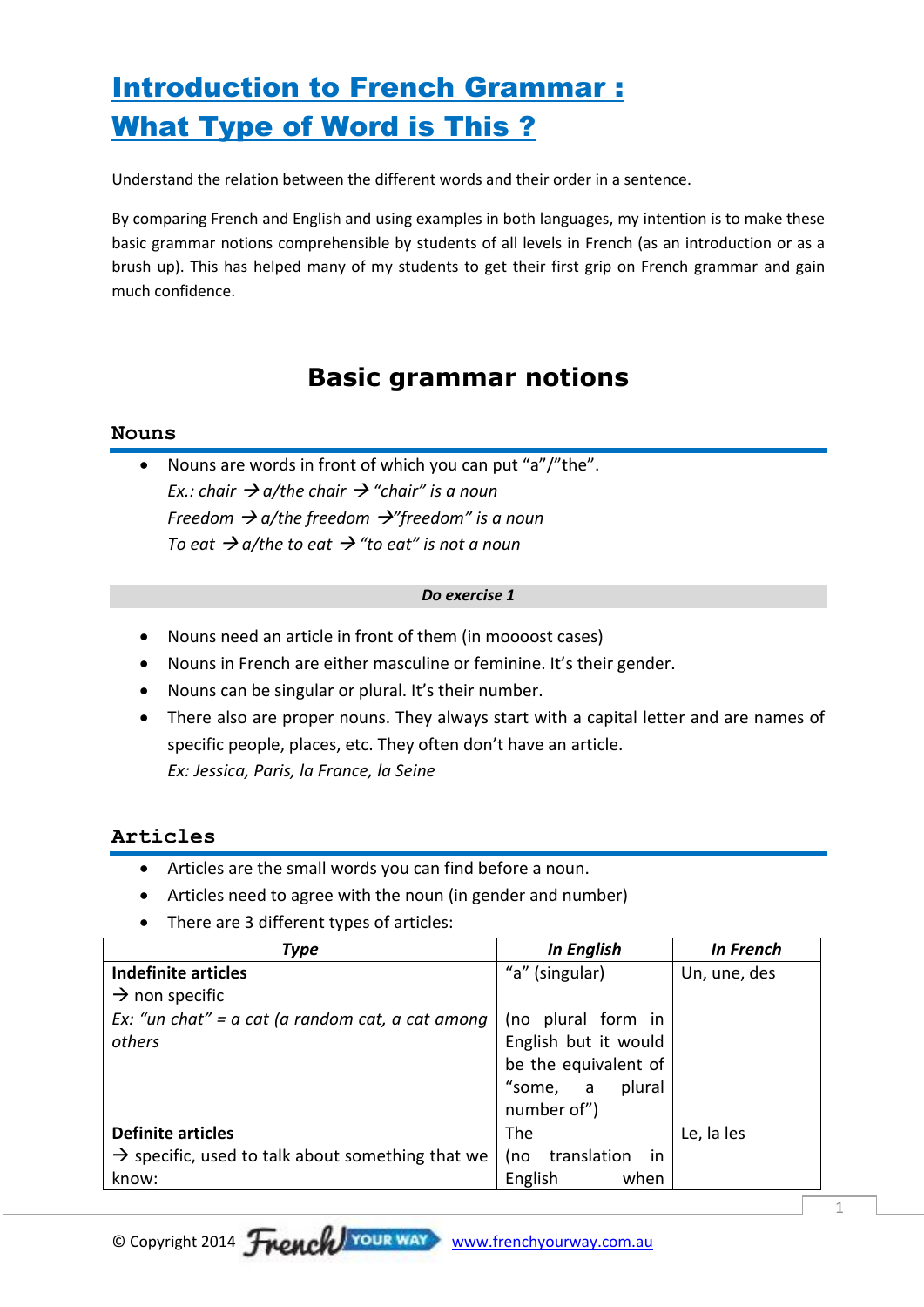| • Because it's been mentioned before               | referring to<br>the    |                   |
|----------------------------------------------------|------------------------|-------------------|
| Ex: "le chat" = the cat (the cat that we just      | general notion, ex.    |                   |
| taked about)                                       | "I'amour" = $love)$    |                   |
| • Because there's only one                         |                        |                   |
| Ex: "le soleil" = the sun                          |                        |                   |
| • A general notion                                 |                        |                   |
| Ex: "I'amour" (love), "la vie" (life), le football |                        |                   |
| (soccer)                                           |                        |                   |
| <b>Partitive articles</b>                          | "some, a certain       | Du, de la, de l', |
| • for what you cannot count                        | quantity of"           | des               |
| Ex: "du beurre" (some butter, a certain            | (sometimes<br>not      |                   |
| quantity of)                                       | translated in English) |                   |
| • for a portion, as opposed to a whole             |                        |                   |
| Ex: "du poulet" (some chicken, a certain           |                        |                   |
| amout/a piece of it)                               |                        |                   |

I will also add to the "articles" category the following two groups, although they are not officially called articles, because they are used the same way as the "real" articles:

| Tvpe                            | <b>In English</b>              | <b>In French</b>        |
|---------------------------------|--------------------------------|-------------------------|
| <b>Possessive adjectives</b>    | My, your, his, her, our, their | Mon/ma/mes, ton/ta/tes, |
| (to say who the noun belong to) |                                | son/sa/ses, notre/nos,  |
|                                 |                                | votre/vos, leur/leurs   |
| <b>Demonstrative adjectives</b> | This, that, these, those       | Ce/cet, cette, ces      |
| (to point at something/someone) |                                |                         |

### *Do exercise 2*

### **Adjectives and adverbs**

| <b>Adjectives</b>                                                            | <b>Adverbs</b>                                                                                                                                                                                                                                                                                                               |
|------------------------------------------------------------------------------|------------------------------------------------------------------------------------------------------------------------------------------------------------------------------------------------------------------------------------------------------------------------------------------------------------------------------|
| Describe a noun:<br>$\bullet$<br>Adjectives say how something/someone is     | Describe a verb/an adjective/another<br>$\bullet$<br>adverb:                                                                                                                                                                                                                                                                 |
| Ex:<br>A small street<br>An intelligent man<br>A white rose<br>A scary movie | - Adverbs of manner give information<br>about how sth is done (slowly,<br>intelligently, thoroughly, etc)<br>- Adverbs of degree give information<br>about how much (beaucoup, très,<br>trop, un peu, etc)<br>Adverbs of place/time<br>give<br>information about when or where<br>(often, rarely, tomorrow, outside,<br>etc) |
|                                                                              | Ex:                                                                                                                                                                                                                                                                                                                          |
|                                                                              | The child speaks well (gives information                                                                                                                                                                                                                                                                                     |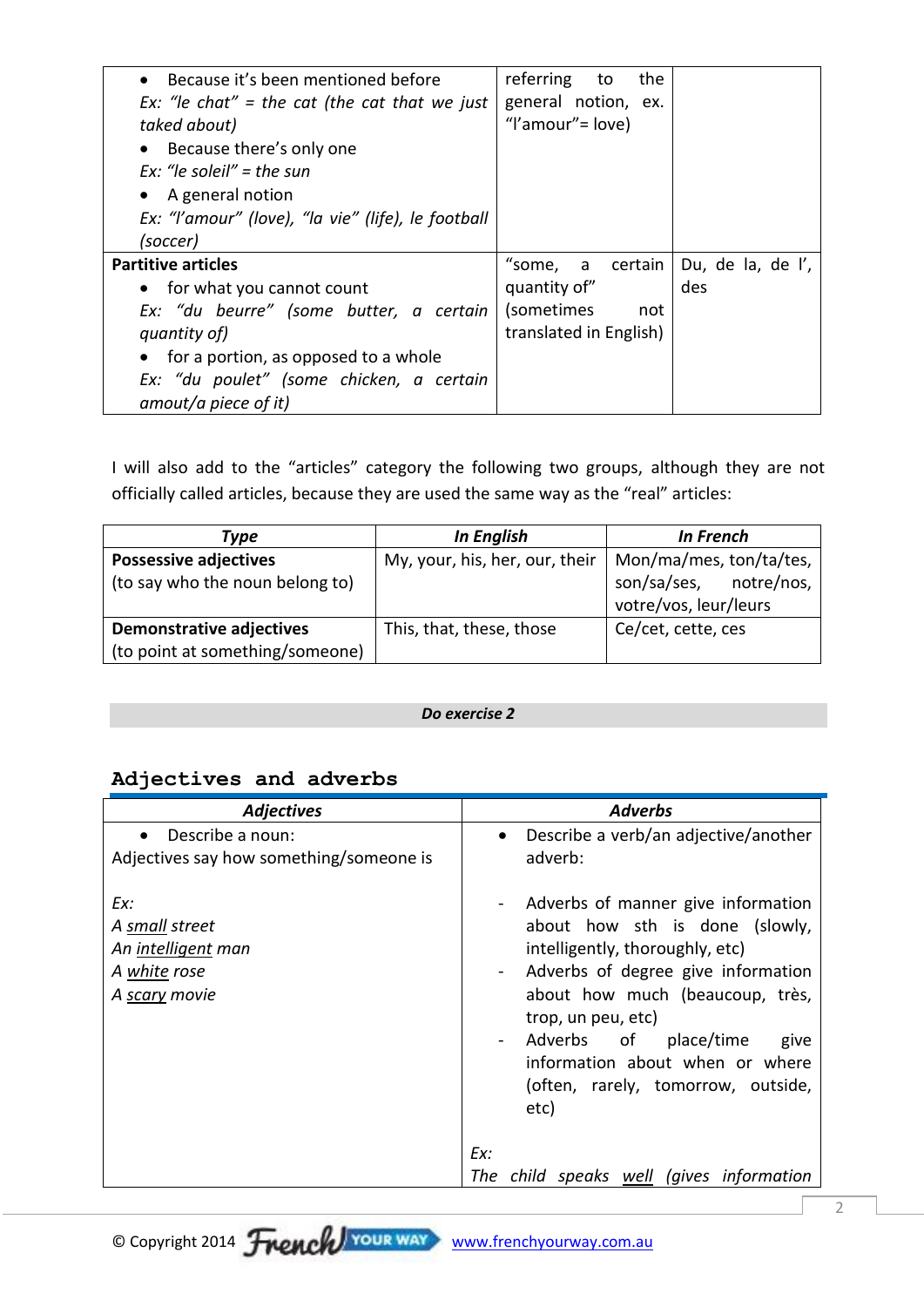|                                    | about the verb, how he speaks)<br>It's a very small street (gives information<br>about the adjective small, how small it is) |
|------------------------------------|------------------------------------------------------------------------------------------------------------------------------|
| Adjectives need to agree with the  | • Adverbs are invariable, i.e their form                                                                                     |
| nouns that they describe in gender | never changes (there is no feminine                                                                                          |
| and number.                        | or plural form)                                                                                                              |

### **Order:**

- $\triangleright$  In English, anything that describes something/someone goes before it: *Ex1: a walk*  $\rightarrow$  *a 5-minute walk, a relaxing walk Ex2: a pencil a sharp pencil, a blue pencil, a wooden pencil*
- $\triangleright$  In French, anything that describes something generally comes after it: *Une promenade une promenade de 5 minutes, une promenade relaxante Un crayon → un crayon pointu, un crayon bleu, un crayon en bois*
- Since adjectives and adverbs are used to describe, adjectives are generally placed after the noun in French and adverbs after the verbs (with exceptions).

#### *Do exercise 3*

### **Verbs**

- Verbs indicate actions or states of being. (to walk, to go out, to become, to think, etc).
- You can conjugate verbs (in the present, past or future tenses).
- The non-conjugated form is called the **infinitive** (what I call "the untouched/raw form of the verb). It is the form that you will find in your dictionary.

*Ex: Imagine that I am studying English. I read the following sentence: "He went to his office and finished his work".*

*Imagine that I don't understand the words "went", "office" and "finished".*

*I look them up in my dictionary. What is going to happen? I will be able to find the word "office", but I will find no entry for "went" or "finished". I would have to know that they are forms of "(to) go" and "(to) finish". "Go" and "finish" are infinitive forms. "Went" and "finished" are conjugated forms of these verbs.*

| <b>Infinitive forms in English</b>                              | <b>Infinitive forms in French</b>              |
|-----------------------------------------------------------------|------------------------------------------------|
| It is the form that you can put "to" in front.                  | In French, infinitives end in 3 different      |
| Ex : He worked hard. $\rightarrow$ the action is TO   endings : |                                                |
| <b>WORK</b>                                                     | $\triangleright$ -ER (manger, parler, chanter) |
| I was sick $\rightarrow$ the action is TO BE                    | $\triangleright$ -IR (finir, partir, venir)    |
|                                                                 | or                                             |
|                                                                 | -RE (prendre, vendre, répondre)                |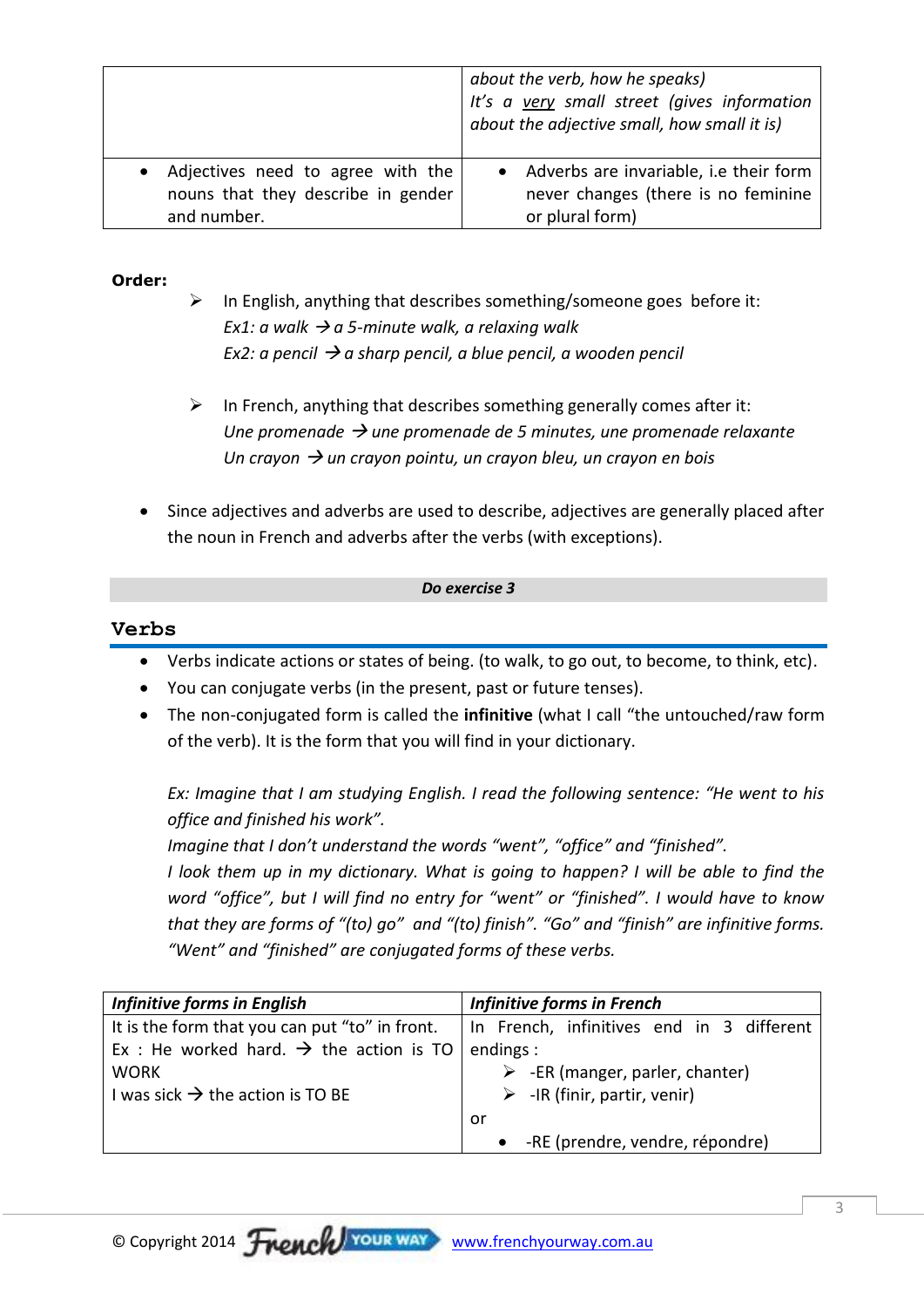

Beware of literal translations! Each time you are making a sentence, systematically ask yourself first:

## **1) Which verb to use? (=which action)**

### **2) Which tense?**

**For tips on how to conjugate the most common French tenses easily, click here.**

### *Do exercise 5*

### **Prepositions**

- Prepositions are common small words that are quite tricky because it is not easy to translate them from one language to another.
- They are often used to describe a direction or a location (to, in, next to, behind, on, etc), or in front of a time/date (in August, at 2pm, from today, until tomorrow, etc).
- Some French prepositions : pour, de, à, avec, sur, sous, devant, à côté de, chez, sans, etc.
- Prepositions can be followed by
	- a noun (sometimes with the article, sometimes without) *Ex: Je vais chez Marie / Je vais chez mon amie Je voudrais un café sans sucre. J'apprends le français pour le plaisir.*
	- A stress pronoun *Ex : Je vais chez moi. C'est pour elle/pour lui. Il part avec toi.*
	- $\triangleright$  A verb in the infinitive form *Ex : J'apprends le français pour voyager et pour parler avec les natifs. Il continue à fumer mais il essaie de faire du sport.*

### **Pronouns**

 *Pro = for* (in French: "*pour*"). A pronoun is a small word that **replaces a noun (or a group of words) in order to avoid a repetition.** (It stands *for* a noun/a group of words.)

*Ex1: Eva is hungry. Eva orders a pizza. Eva is hungry. She orders a pizza. Ex2: We are going to the park. Meet us at the park !*  $\rightarrow$  *We are going to the park. Meet us there !*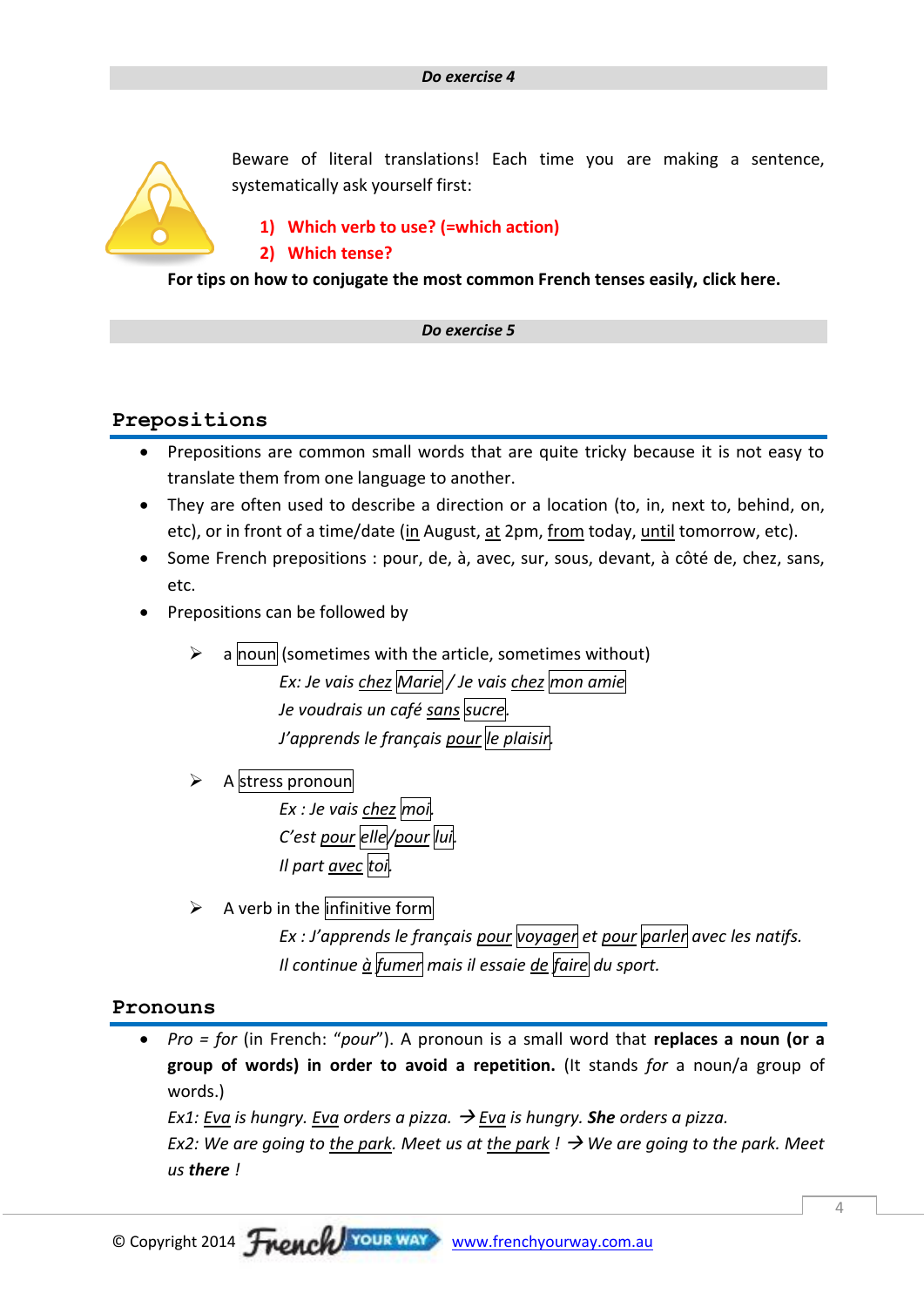*Ex3: Daniel loves gardening and playing golf. Rob doesn't like gardening and playing golf. Daniel loves gardening and playing golf. Rob doesn'tlike that. Ex4: I saw a movie. I liked watching this movie.*  $\rightarrow$  *I saw a movie. I liked watching it.* 

 In French, pronouns are placed **in front of the verb they refer to**. *Ex1: J'aime les chats*  $\rightarrow$  *Je les aime. Ex2 : J'aime regarder les étoiles*  $\rightarrow$  *J'aime <u>les</u> <i>regarder*.



### *Remember this !*

Because **the noun is the most important word of a group of word, everything that gravitates around it needs to agree with it/to match it (in gender and number).**



### Example

"Maison<sup>"</sup>: (="house") This noun is feminine in French.

You can add one or several adjectives to describe the house in more details. Let's say that you want to say that it is BLUE.

The word/adjective for "blue" in French is "bleu" (for the masculine form) and "bleue" for the feminine (it's very common to form the feminine version of a word by adding a final " e").

Think of it as a jigsaw puzzle: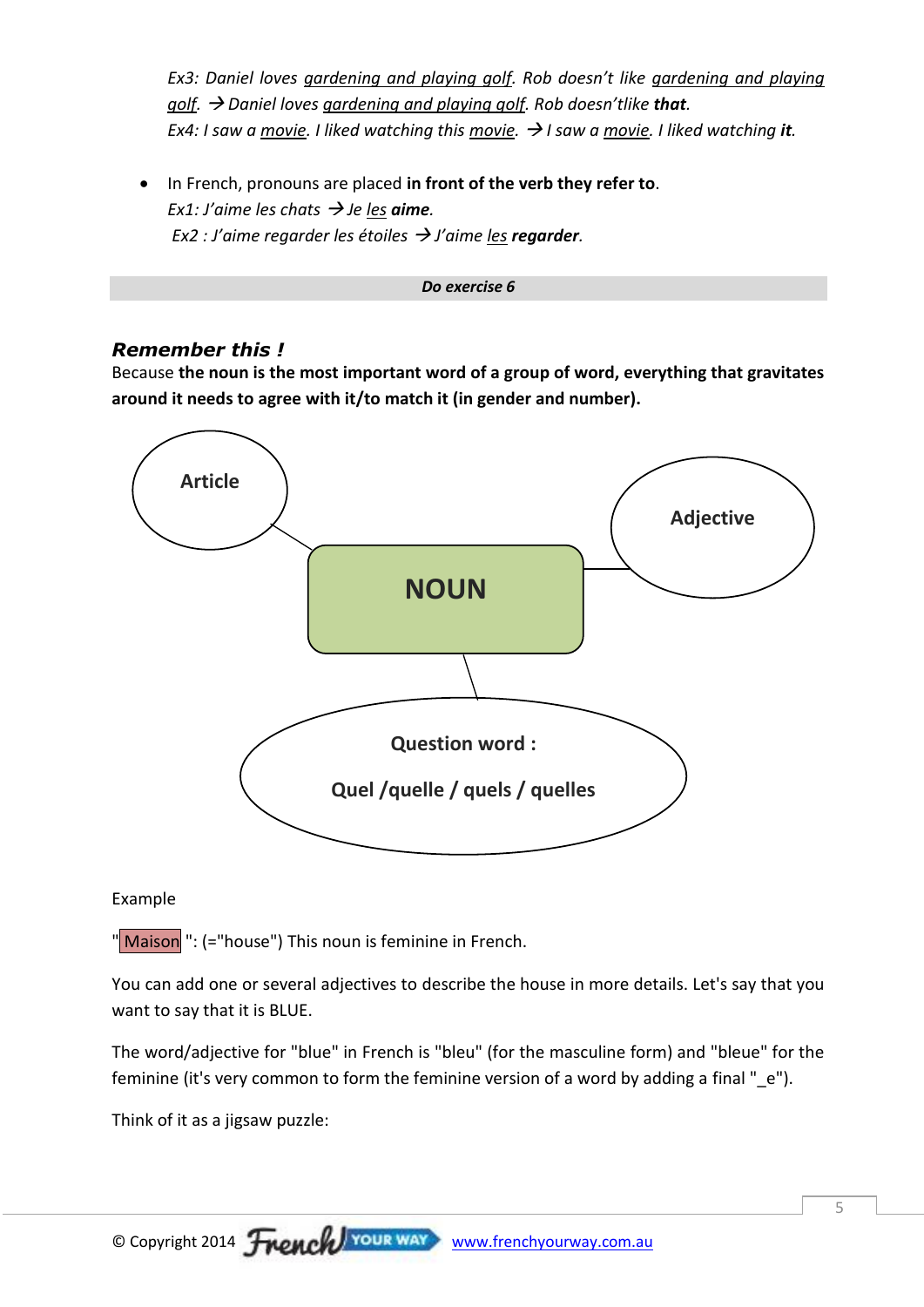To say "a blue house", you need to "clip" a feminine singular article to the noun "maison", and to also clip the feminine singular form of the adjective blue. It all needs to be consistant with the gender and number of the noun ("maison").



Une maison bleu = incorrect : the adjective describing the house (it is blue) is spelt with the masculine form. The correct form is the feminie singular, bleue

 $\rightarrow$  " une maison bleue" is the correct form.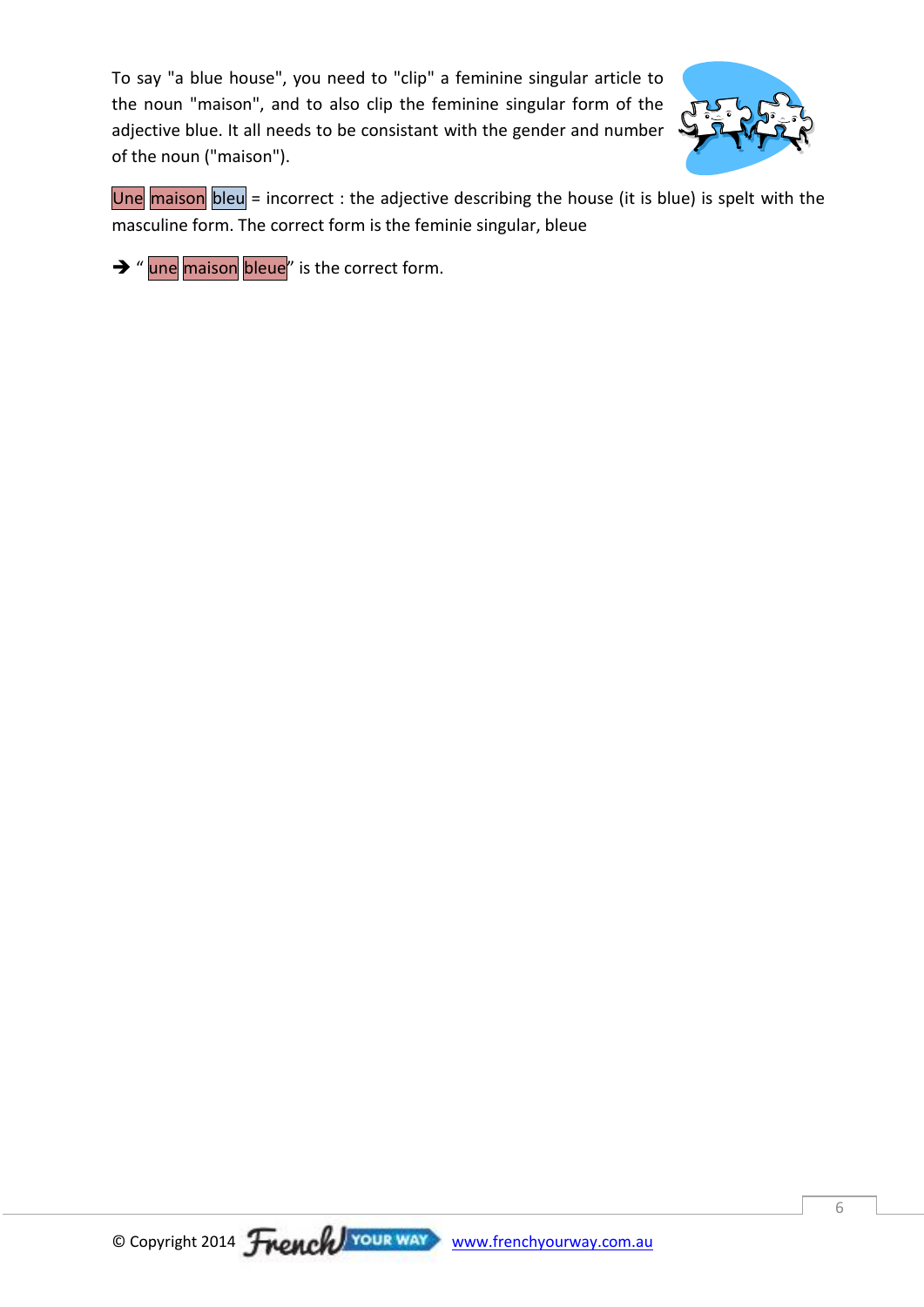## **Exercises**

### **Nouns**

 $\overline{\triangleright}$  Exercise 1 *Which of the following are nouns?*

Wood, pity, sorry, import, especially, after, broadcast

### **Articles**

 $\triangleright$  Exercise 2

*Translate. (Beginner level: try to identify what type of article is needed).* 

| A man $\rightarrow$        | The departure $\rightarrow$ |
|----------------------------|-----------------------------|
| The hotel $\rightarrow$    | His family $\rightarrow$    |
| Our holidays $\rightarrow$ | Some money $\rightarrow$    |
| Books $\rightarrow$        | Freedom $\rightarrow$       |
| Some bread $\rightarrow$   | This man $\rightarrow$      |

### **Adjectives and adverbs**

 $\triangleright$  Exercise 3

- *a. Underline all the adjectives and draw an arrow pointing to the nouns they describe.*
- *b. Circle all the adverbs and draw an arrow pointing to what they describe.*

The busy mum came back late from work. Her children were very hungry. She quickly started

to prepare a good dinner for them. Everyone talked a lot about their day. Then they watched

an entertaining program on TV.

### **Verbs**

 $\triangleright$  Exercise 4 *Find and write 3 French verbs for each category: (Beginner level: use a dictionary)*

3 –ER verbs :

3 –IR verbs :

3 –RE verbs :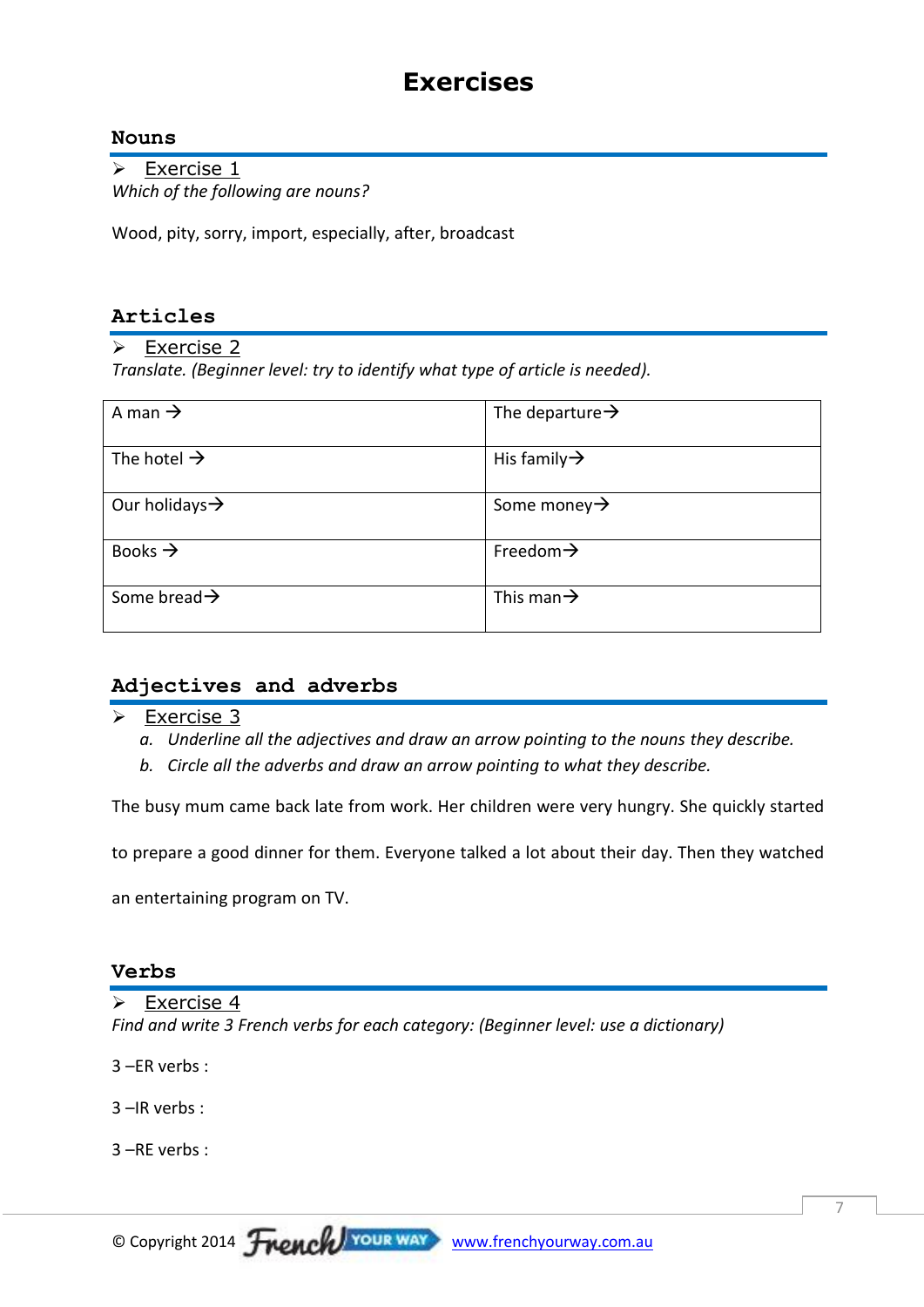### $\triangleright$  Exercise 5

*Fill in the table as much as you can according to your level of French. (Beginner level: try to fill at least the first column, using a dictionary if needed, and write "past/present/future" in the next column.)*

|                        | Which verb?    | Which tense?         | <b>Translation in French</b> |
|------------------------|----------------|----------------------|------------------------------|
| I am working hard.     | To work        | Present              | Je travaille dur.            |
|                        | $=$ travailler | (Indicative present) |                              |
| The baby is crying.    |                |                      |                              |
| Do you speak English?  |                |                      | (use the "vous" form)        |
| Mary and Kate will be  |                |                      |                              |
| at the party tomorrow. |                |                      |                              |
|                        |                |                      |                              |
| Sorry, I was sick.     |                |                      |                              |
| When did they go to    |                |                      |                              |
| France?                |                |                      |                              |
|                        |                |                      |                              |
| husband<br>My<br>was   |                |                      |                              |
| driving when a dog     |                |                      |                              |
| crossed the street.    |                |                      |                              |
|                        |                |                      |                              |

### **Pronouns**

- $\triangleright$  Exercise 6
	- *a. Underline the pronouns in the following sentences and say what they refer to / what they replace.*
	- *b. If you have already learnt about the different French pronouns, try to translate the sentences in French. Indicate what type of pronoun you are using (direct, indirect, place, stress, etc)*

Claire and her boyfriend called. They wanted to invite me to go to the cinema with them. I told them yes and we went there at 8pm. The movie was a love story. I liked it.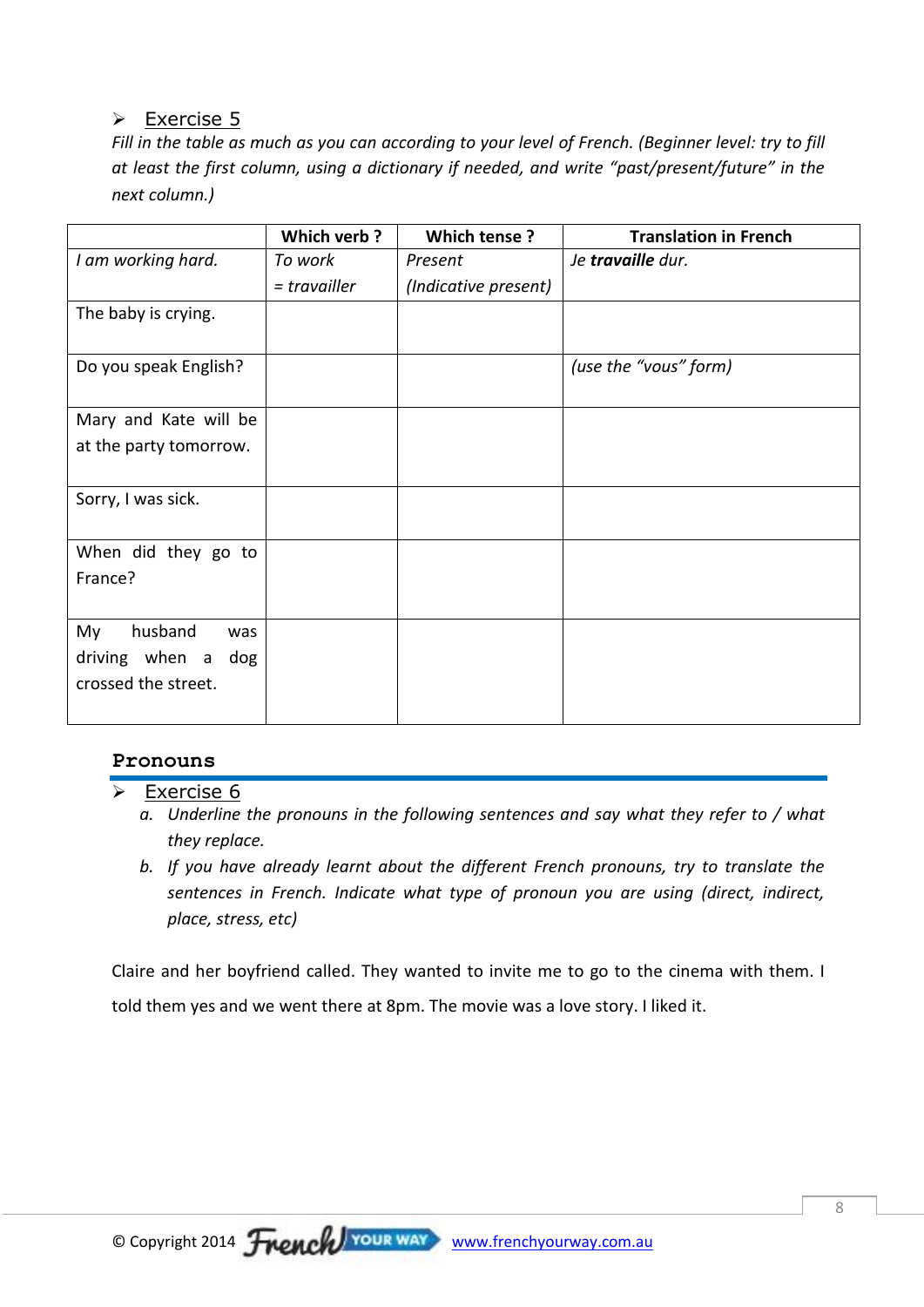## **Answers**

### **Nouns**

 $\triangleright$  Exercise 1 Wood, pity, import, broadcast

### **Articles**

 $\triangleright$  Exercise 2

| A man $\rightarrow$ un homme (indefinite article)         | The departure $\rightarrow$ le depart (definite     |  |
|-----------------------------------------------------------|-----------------------------------------------------|--|
|                                                           | article)                                            |  |
| The hotel $\rightarrow$ l'hôtel (definite article)        | Her family $\rightarrow$ sa famille (possessive     |  |
|                                                           | adjective)                                          |  |
| holidays $\rightarrow$ nos vacances<br>(possessive<br>Our | Some money $\rightarrow$ de l'argent (partitive     |  |
| adjective)                                                | article)                                            |  |
| Books $\rightarrow$ des livres (indefinite article)       | Freedom $\rightarrow$ la liberté (definite article) |  |
| Some bread $\rightarrow$ du pain (partitive article)      | This man $\rightarrow$ cet homme (demonstrative     |  |
|                                                           | adjective)                                          |  |

### **Adjectives and adverbs**

Exercise 3

| The busy mum came back ate from work. Her children were very hungry. She quickly started    |
|---------------------------------------------------------------------------------------------|
| to prepare a good dinner for them. Everyone talked a lot about their day. Then they watched |
| an entertaining program on TV.                                                              |

### **Verbs**

 $\triangleright$  Exercise 4

–ER verbs : manger, parler, danser, protester, pédaler, commencer, arriver, discuter, etc.

–IR verbs : vomir, partir, sortir, finir, voir, grandir, courir, dormir, obtenir, etc.

–RE verbs : vendre, descendre, promettre, apprendre, suivre, défendre, entendre, etc.

### **►** Exercise 5

|                    | Which verb? | Which tense? | <b>Translation in French</b> |
|--------------------|-------------|--------------|------------------------------|
| I am working hard. | To work     | Present      | Je travaille dur.            |